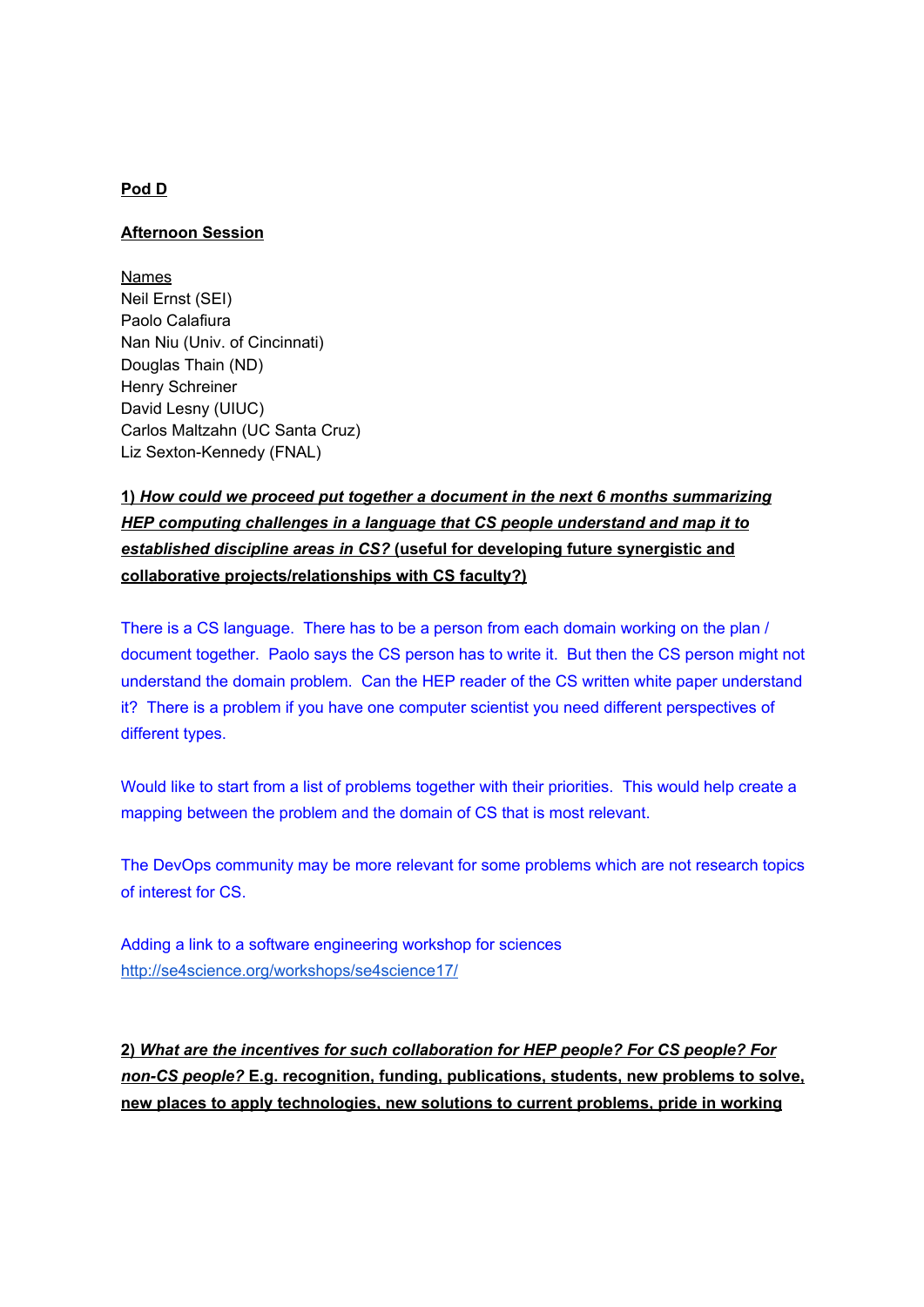## **on a global-scale problem.** *How could an S2I2-HEP institute create the relevant incentives and promote HEP/CS research collaborations?*

HEP can offer an interesting test-bed - for example, in storage systems of 150PB and 2 orders of magnitude increase planned. Could take a fraction of this and do something experimental for CS. Instead of having to be in Google.

A huge benefit is to have connections to institutions that recruit members of one community to work with the other. Small cross disciplinary collaborations can train students that become more of an expert in solving a unique problem that they become more expert in then the original advisors. That student has to do well in both disciplines.

There are some CS people that like contributing to big "cool" science. CS people were not aware that you can be a highly functional experimental HEP practitioner that writes code all day long.

# **3)** *What can an S2I2-HEP institute do to create an environment of increased communication and awareness by individual HEP and CS researchers of each other's problems, expertise and research interests?*

Short term fellowships are an obvious suggestion. One year long sabbaticals for CS profs. Curating an overlay journal. Foster careers for people who do computational (software) science Edit/continue the Big Data Science Springer journal (HSF) Increase visibility of "CHEP" - Computing in High Energy Physics conference (counter-productive?) **Workshops** Match making institutions like openlab do really work. In exploring working with open source software project you join a group that the students can grow into and even become leaders of. Then they are employable by the company that sponsors that open source software.

Would the institute fund the project? No it would fund the student.

Is the embedded engineer the right model? This has been successful in the past.